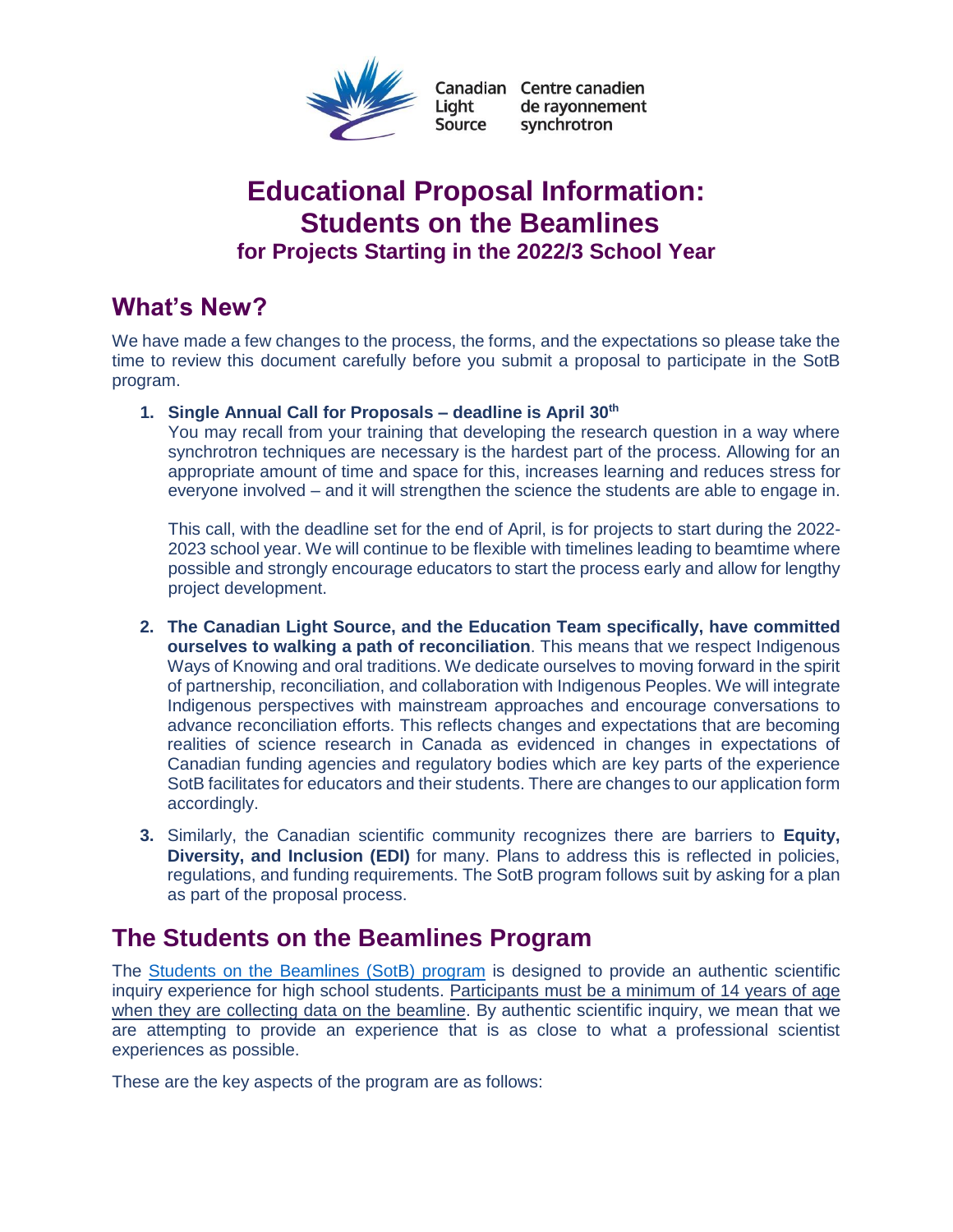#### **1. Student Driven**

The students collectively make decisions regarding the direction of their project. Students are supported by mentors such as CLS staff, their teacher/educator, and often subject matter experts. The mentors and experts' role are to provide enough information and advice to enable students to make sound decisions but not to make the decisions for the students. CLS staff & educators are responsible to ensure students' safety throughout the

whole process. The goal is to balance desired education outcomes (learning by doing with a focus on the process) and science outcomes (rigorous and structured research with a focus on results).

#### **2. Authentic Scientific Inquiry**

The SotB program is designed to provide students with an *authentic* scientific inquiry experience. By authentic scientific inquiry we mean that students will follow a process as close to a professional scientist as possible. Students are expected to review relevant peer reviewed



literature and consult with other scientists, experts, Traditional Knowledge Keepers, and/or Elders to inform their question, hypothesis, and experimental plan. They must also communicate what they have learned through presentations, posters, articles, Traditional Cultural Expressions, or other relevant mediums, so that other scientists, the community, and the public can benefit.

#### **3. Synchrotron Relevant**

Students participating in the SotB program have the opportunity to use synchrotron techniques to aid in answering a research question. It is important for students to understand that a synchrotron is just one tool in a research toolbox. They are encouraged to develop a robust project that includes more than one approach to address a research question. *However, part of the question must require synchrotron techniques in order to access beamtime and members of the Education Team will help with that*.

### **4. Teacher/Educator Training**

At least one educator, advisor or supervisor (travelling with the students if in person) to participate in the SotB program **is** *required* to have had direct experience with a CLS program. Ideally, they would have attended the CLS Teachers' Workshop to become familiar with a synchrotron research facility as it is very different than a classroom. Student safety is our priority. For more information about the Workshop visit our website: [https://www.lightsource.ca/professional\\_development](https://www.lightsource.ca/professional_development)

#### **5. Reconciliation and EDI**

It is an acknowledged reality that there many barriers to equitable participation in the construction of scientific knowledge in our society. Just as Canada's science funding agencies are asking research facilities and scientists to be inclusive of Indigenous Ways of Knowing, respectful of Traditional Knowledge, and to include an EDI plan, so too will the SotB proposals include this in the experience for educators and students.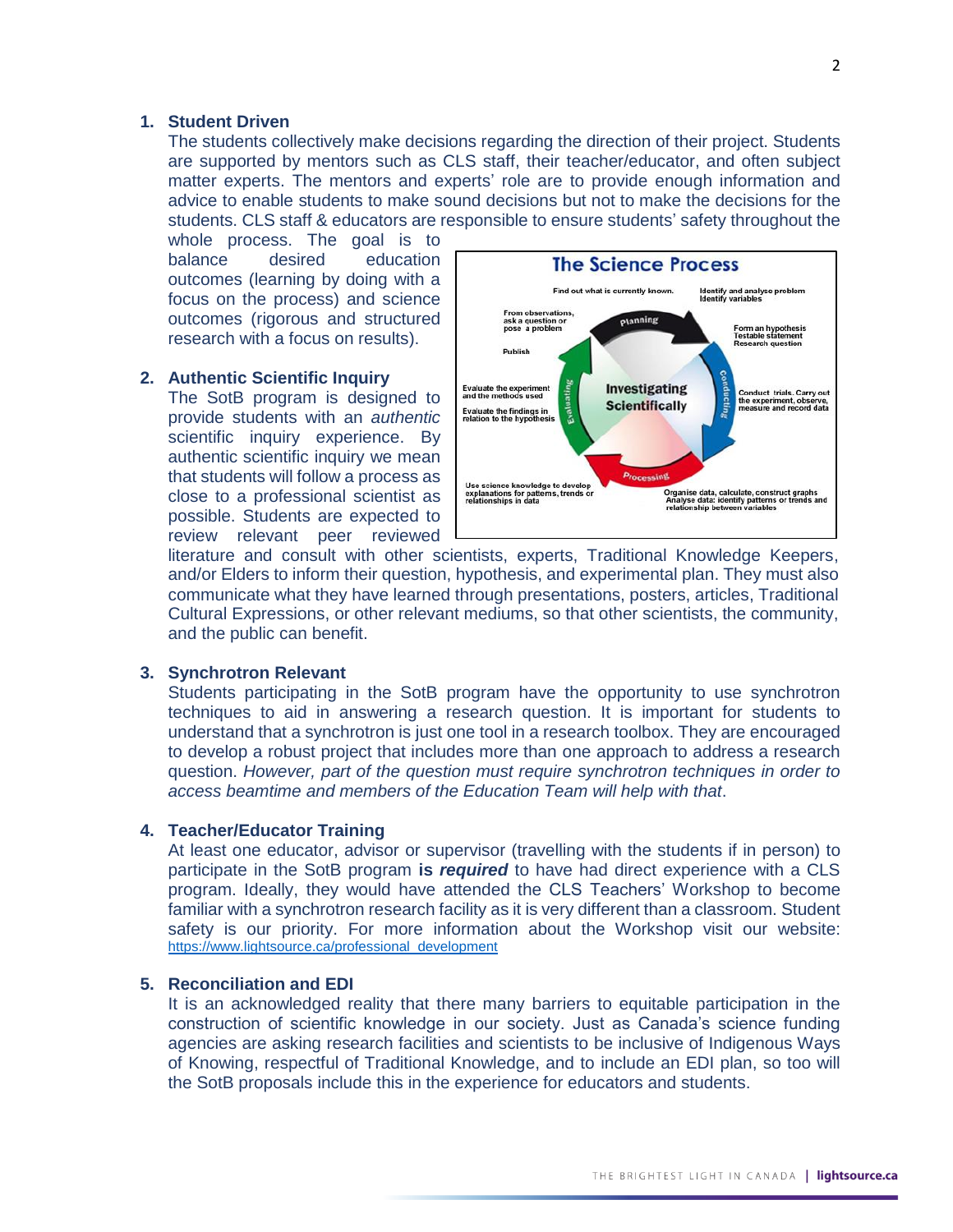# **Competition - Educational Proposal**

Competition for limited resources is a reality of the science world. We have a limited amount of beamtime, science mentorship support, and funding. As a result, we are forced to choose which groups we are able to support. **The focus of the competitive process is based on expected**  *education* **outcomes.**

- **Teachers/Educators** submit an educational proposal form outlining anticipated educational outcomes for your students, yourselves, your school, your community, etc. and a suggested approach to science research planned for the project. We wish to work with the students to fully develop the science.
- Student contribution can be included when applicable and if you choose, but it is not expected. The expectation is that the *educator* is facilitating the experience – students will eventually plan the science project.
- The proposal is in two parts: sections that will be assessed formally and ones that are not part of the assessment, but provide context for us. *All sections require an answer*. Choosing not to provide that information, even if it is not part of the formal assessment, will place your application at a disadvantage

Part of our goal with the educational proposal is to ensure that CLS (and hopefully other) scientists are helping students with the science planned for a project and help students and educators through the science process. This way we are encouraging more collaboration in the project. With the educational proposal, we are looking for ways students can connect with other students, more experts, and the public.

**\*Schools who have not yet had the opportunity to participate in the SotB program and who can establish a higher need for a program like SotB, will be at an advantage.** 

# **Educational Proposal Guidance**

The purpose of the educational proposal and review process is to enable a way for CLS to be able to determine which schools to support for a SotB experience with limited resources. To guide you with filling out the educational proposal, below you will find guiding questions and a summary of what is expected.

## **Indigenous Land**

Not sure which Treaty Territory, Unceded Territory or Métis Community your school is located on? This website:<https://native-land.ca/> could help in answering that question. Just enter your location and see which territory and treat your school is located on. If you are unsure, connect to your community to learn about the Indigenous peoples in your area.

## **Team (350 words)**

We are not looking for a list of names. It is likely that your team has not been built at the time of submission. We are looking for a description of the composition of the team you plan to have in place to contribute to the SotB project. Describing the strength of the team you are starting with (returning students, scientific, community, and/or administrative support for example) is a good place to start, but remember to add your plans for team development. Consider 3 to 15 students, but this can be adjusted if needed (please discuss this with us). Travel to the CLS is not required by all team members – including students. Some members can provide advice or support in sample preparation or research prior to beamtime, as an example.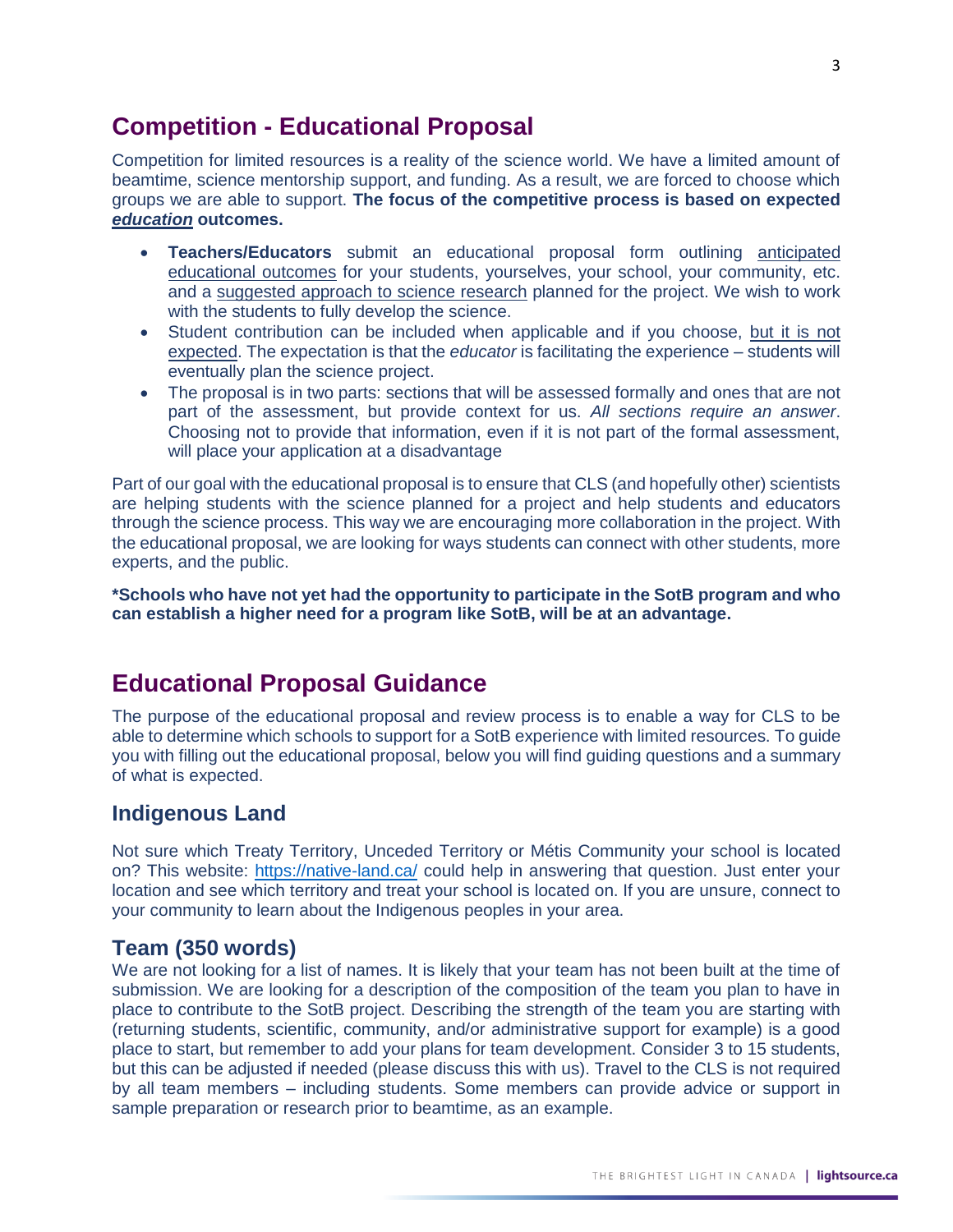- Who are you planning to involve in this project?
- Will you be including other educators, scientist, experts, Elders, Traditional Knowledge Keepers, or community members to the team? What subject area expertise are you planning to add through these team-members to help support the students?
- Are you recruiting a team of curious students with a cross-section of skills, abilities, interests and perspectives? What skills, abilities, interests and perspectives are you anticipating?
- Are you trying to reach or support a particular group of learners?
- How will you select these students?
- Are there opportunities for cross-curricular or cross-disciplinary connections?

### **Outcomes for the Team (350 words)**

**\*\*\*What we mean by 'outcome' is the anticipated or measurable changes or accomplishments that will result from the immediate participation in SotB (communication of program, personal growth, etc.). Consider all members of the team (not just students).** 

- What do you expect the team members (students, teachers/educators, and potentially scientists) will be able to accomplish?
- What is your communication plan? Who is your audience for what information? How?
- What are some approaches and applications that will show the skills and knowledge attained by students through this program? Educators? Other mentors?
- What outcomes do you expect for yourself, as a teacher/educator? Can those outcomes extend to your colleagues? How?
- What do you expect your team to learn? Why is it important they learn those skills? Suggested areas to discuss: students (either as individuals or as a group); yourself and your colleagues (how does the program fit with your personal pedagogical philosophies); and your classroom or school.
- How might the program influence team member's skills (confidence, teamwork, leadership, etc.)?
- Is this an extra-curricular activity or something offered within a class why is it constructed that way?
- For both new groups and returning groups, outcomes should involve a communications plan.

**The focus for this category should be on what you plan on doing for the CURRENT project proposed, if you have previously participated in SotB then those experiences could be used as examples.** 

### **Broader Impacts (350 words)**

**\*\*\*What we mean by 'impact' is an anticipated change that is long-term, systemic, or a long-term effect of an outcome because of participating in the SotB program (change in learning, teaching, community outlook, etc.). This is a natural extension of the previous category topic.**

Look for ways to involve your team in science and in learning BEYOND the project. For examples, students have talked about applying their new skills in teamwork, time management, and presentation in different ways. Teachers/educators have voiced changes in their perspectives towards assessment, how to implement inquiry-based instruction, and collaborative learning.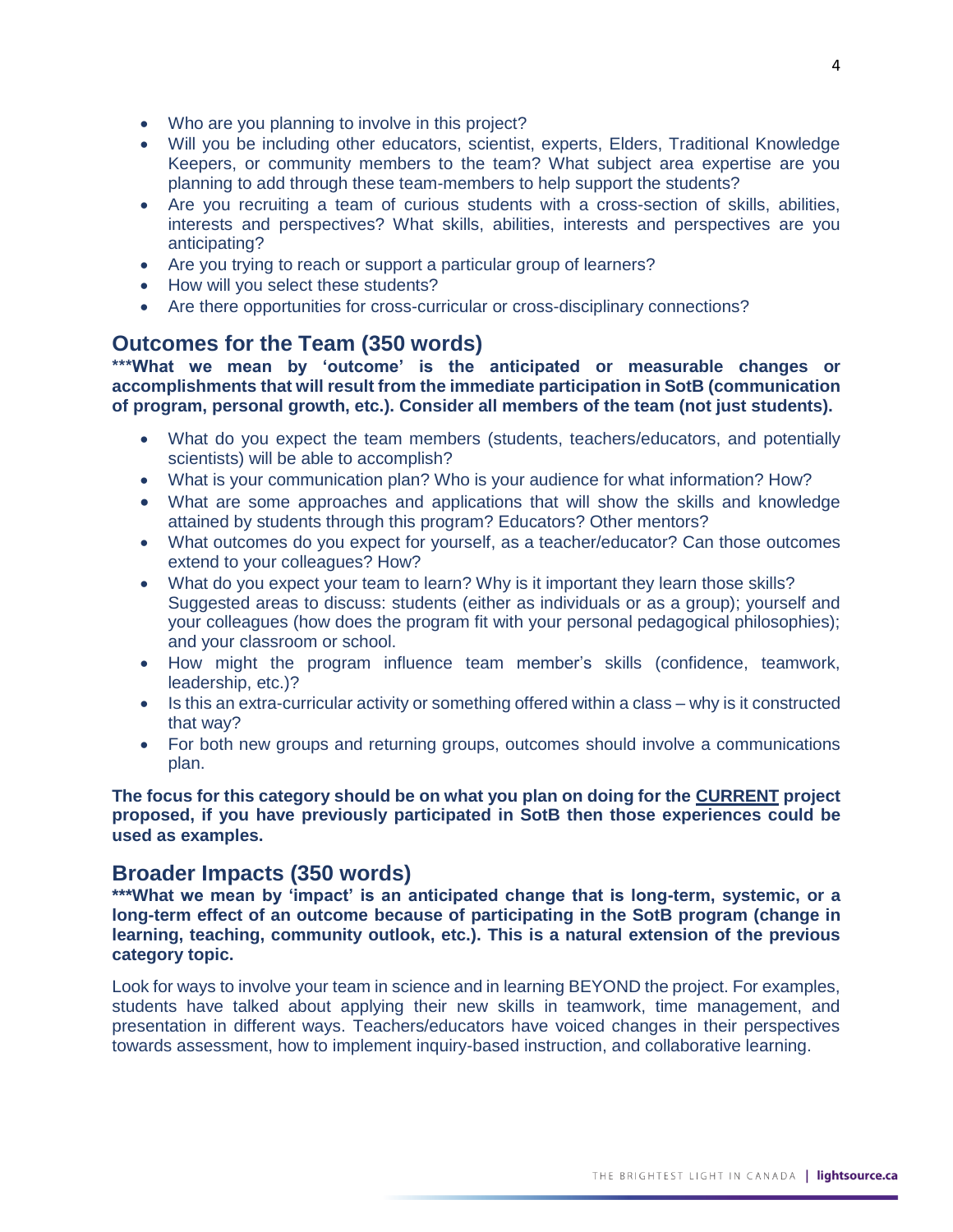- What impact do you expect participating in SotB will have beyond the people directly involved? On the school? In your community? In science education? With reconciliation?
- Are you planning to present the results of the project to an audience? How? Who? Why?
- If there are ways that you can expand the impact of this experience with other students in your school, how would you do that?
	- $\circ$  Can your group of students involve others in sample preparation or data collection?
	- $\circ$  Is there a way to involve the community at large?
	- o Are there cross-curricular connections that can be made?
	- o Can other educators be involved?
	- o Can what has been learned both scientifically and educationally/pedagogically be shared?

Our experience has shown us that the impact of this experience is far greater than we anticipated when we first designed the program. We would like to capture that and build upon it. Something that student groups consistently comment on after participating in SotB is how scientific research is a social construct. It requires that people work together to accomplish a common goal. We are looking for projects that can extend, build on, and reinforce this. Consider presenting a plan in how you want to engage the community.

## **Equity, Diversity, & Inclusion**

#### **\*\*\*Not a part of the decision to grant the student group beamtime**

As we described previously, science in Canada has recognized that there are systemic issues needing to be addressed. Organizations, regulatory agencies, and funding bodies across the country are reviewing their processes to identify how we can better build an equitable and diverse society that is scientifically literate. The CLS is following suit, including the Education Programs. This section is not being included in your assessment score, *at this time*. We are asking for this information to help provide a baseline so it can be built into the scoring system in the future.

- What is your school or community doing to promote EDI that connects to this project?
- Does your team reflect diversity? If you identify a gap, how can you address it?
- How do you plan to ensure the team you build reflects the diversity of your community?
- How do you plan to encourage inclusion of diverse peoples, perspectives, and approaches in your project?

### **Reconciliation**

#### **\*\*\*Not a part of the decision to grant the student group beamtime**

The CLS and the Education Team are committed to taking steps on a path towards reconciliation. We invite you to walk this path with us, and with the science research community in Canada. This section is not being included in your assessment score, at this time. We are asking for this information to help provide a baseline so it can be built into the scoring system in the future.

- How might your project, approach, or team work to advance reconciliation?
- How do your project ideas connect to inherent Indigenous rights? The Supreme Court of Canada has outlined principles for renewing relationships with Indigenous Peoples. <https://www.justice.gc.ca/eng/csj-sjc/principles-principes.html>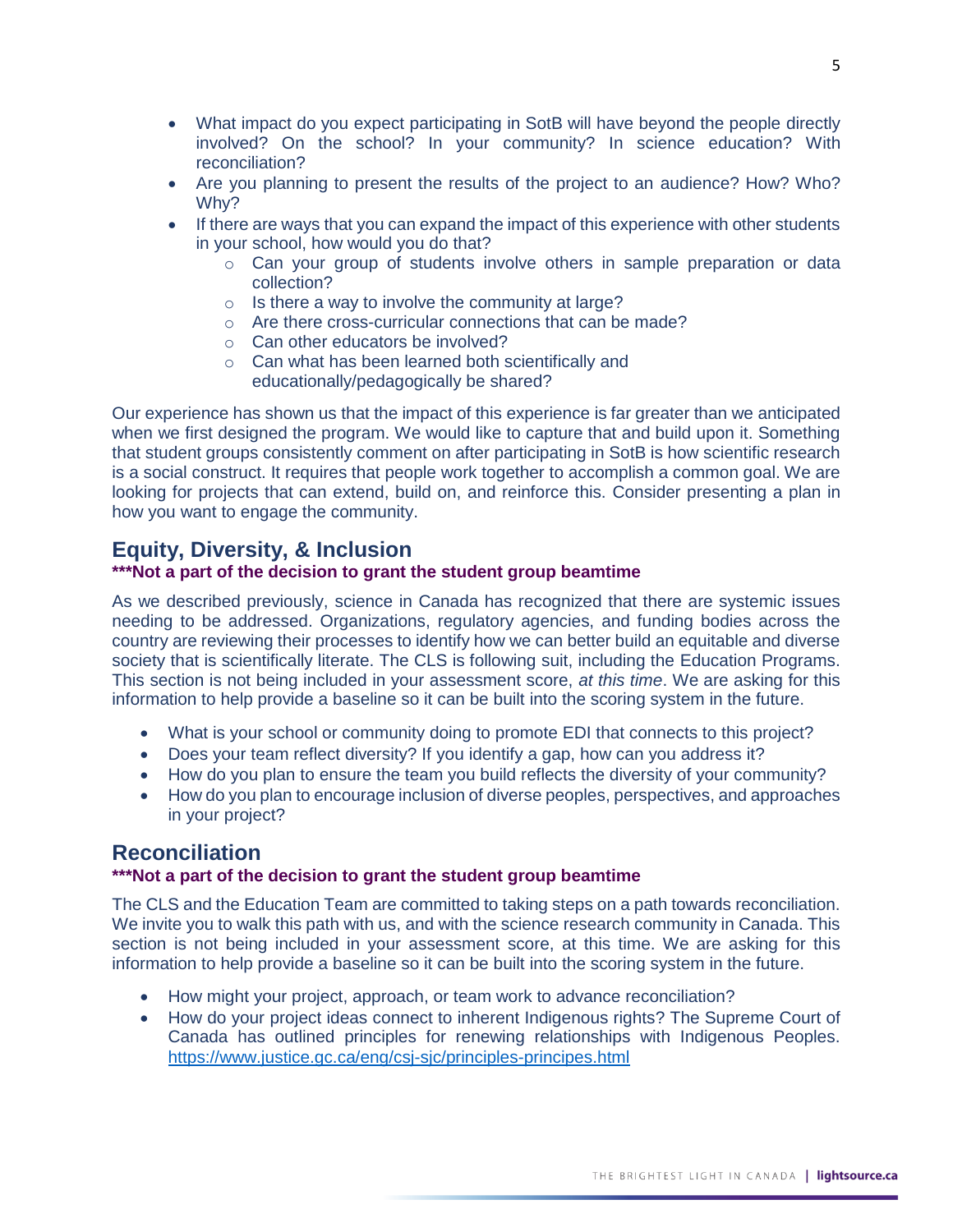- Does your participation, or your project connect to any of the 94 Calls to Action? You might consider connecting more directly to the article, "Towards reconciliation: 10 Calls to Action to natural scientists working in Canada". <https://www.facetsjournal.com/doi/10.1139/facets-2020-0005>
- Does, or can, your project or approach connect to the United Nations Declaration on the Rights of Indigenous Peoples (UNDRIP)? <https://www.justice.gc.ca/eng/declaration/index.html>

# **Science Topic (150 words)**

### **\*\*\*Not a part of the decision to grant the student group beamtime**

**As you would have read above, this section is not part of the scoring assessment, although it does require an answer. We actually prefer to work with your team to develop the science project. So not having a specific experiment, but an idea for how to include your students in how to approach this is welcome. The purpose of this section to provide context for the project should there be one. Is there something happening in your community that lends itself to a project? Are you incorporating this into a course and so need to narrow the focus somewhat to meet curricular goals?**

- Do you have a plan on how to approach developing the experiment?
- If you already have a group of students, what are they interested in researching? Why? o Your team can have more than one topic.
- Do you have a group of experienced students and they would like to build on previous work?
- What do you want to find out about your topic(s)/interest(s)?
- Does the team's interest relate back to the curriculum? If so, how?

We want to provide assistance to develop your project so that we can help you make sure to take advantage of the synchrotron techniques. The purpose of this section is to allow you or your team to describe the ideas that you already have. It should be very general and open-ended, particularly if the proposal is submitted before you are able to build your student team, but it is required. It would be helpful for us to know if you are developing this as a part of a course and would like to make specific curricular connections. **What we are not looking for is a project that has already been fully developed without consulting with us.** 

## **Funding**

### **\*\*\*Not a part of the decision to grant the student group beamtime**

We sometimes have limited funding available. Each group is expected to try and find funding for their own project. There are a number of places that will fund educational opportunities, such as large companies that have operations in your area.

We are applying for a grant from NSERC PromoScience to support those groups for whom funding is a barrier to participate in SotB. In this section, please outline what funding you need to be able to participate. Be sure to articulate especially if a lack of funding is a barrier for participation. Also, if there are other sources of funding you have access to or plan to apply for, let us know. We are willing to assist with these applications. Outline your expected costs and how much support you are asking from other grants.

This section will not have an impact on whether or not you are selected to participate, but will help us plan our resources to support you if we can. It is possible that you will be granted beamtime and we will not be able to provide funding. A lack of funding will not adversely impact your score.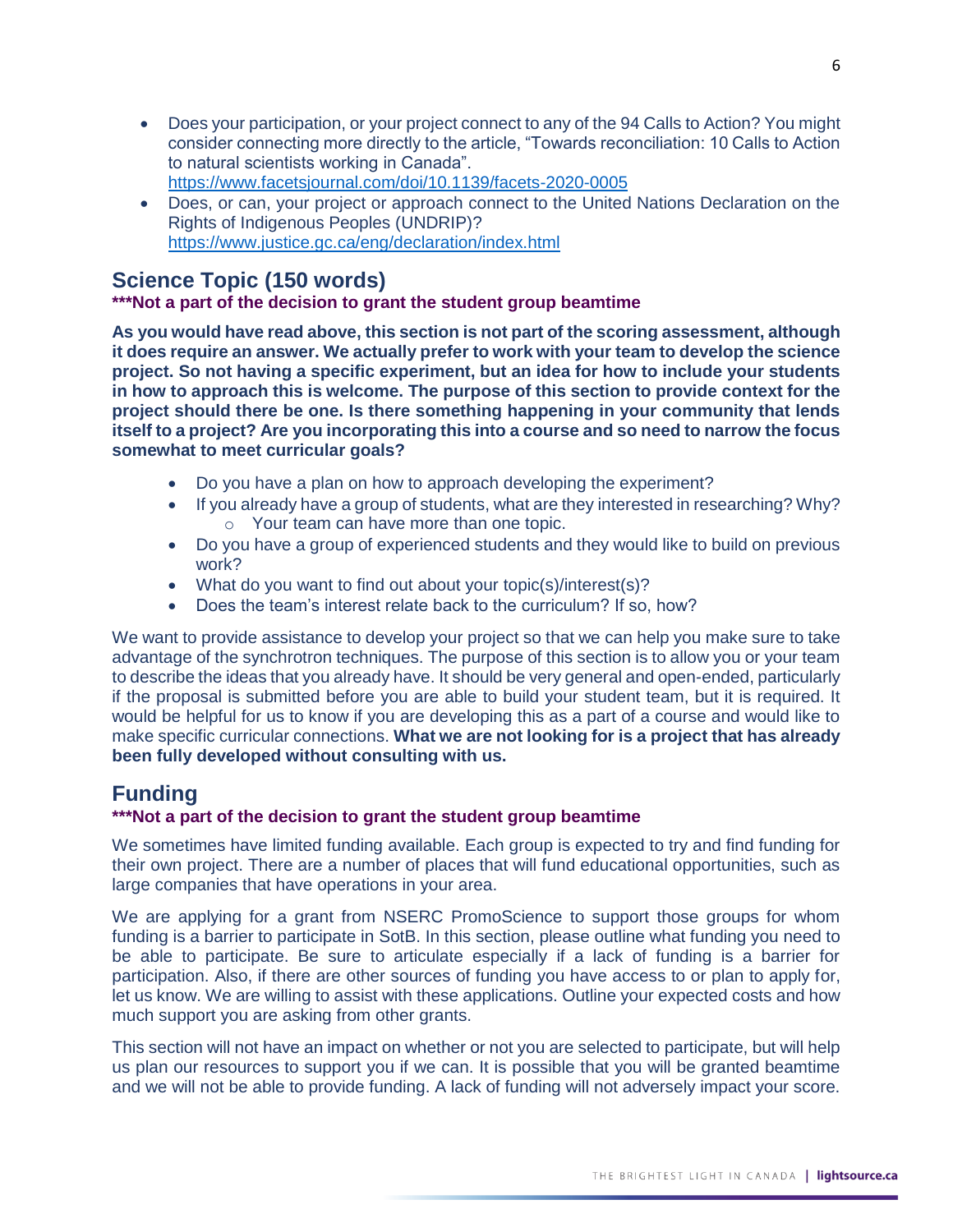# **Scoring of Educational Proposals**

Educational Proposals will be scored according to the rubric below. *The lower the score, the*  **better**. It might be worthy to note that although not as common in education, this style of assessment is common in the science research community for review of applications/proposals for facility access or funding, and many other things. Generally speaking we will be looking for educational proposals that achieve an average score of 2 or better.

- **1:** A score of 1 will be an educational proposal that encompasses innovative ways of doing things – a real "wow" factor.
- **2:** An average score of 2 indicates that there are plans for an excellent team, doing interesting things, learning from the project, and sharing what was learned both scientifically and in other ways.
- **3:** An average of 3 indicates that it is an acceptable proposal that will be granted beamtime only if there is time to give. In effect, a 3 is '*ordinary'*.
- **4 and 5:** An average score of 4 or 5 will not be granted beamtime. Essentially those projects do not convince reviewers that the time and resource it would take to do the project are worth the outcomes proposed. We do not anticipate there will be many of these.

### **Rubric**

|                                         | <b>Research Team</b>                                                                                                                               | <b>Outcomes for</b><br><b>Participants</b>                                                                                                          | <b>Impact on Community</b>                                                                                                          |
|-----------------------------------------|----------------------------------------------------------------------------------------------------------------------------------------------------|-----------------------------------------------------------------------------------------------------------------------------------------------------|-------------------------------------------------------------------------------------------------------------------------------------|
| <b>Exceptional</b>                      | Innovative team<br>composition                                                                                                                     | Innovative approach and<br>application of skills and<br>knowledge attained                                                                          | Innovative approach to<br>engage the community in<br>or with the project.                                                           |
| <b>Excellent</b><br>2                   | Team includes new<br>perspectives & additional<br>support (eg: a diverse<br>group of students,<br>educators, scientist,<br>community members etc.) | Learning outcomes are<br>extends to full team<br>(student, educators, etc.)<br>where opportunities<br>beyond the specific project<br>are developed. | Engages non-team<br>members at their school<br>and/or their community in<br>the project, includes cross-<br>curricular connections. |
| Good<br>3                               | Team is made of science<br>students and a educator                                                                                                 | Expected outcomes are<br>focussed on student<br>learning (personal, content<br>and process).                                                        | Communicates<br>experiences with their<br>school or community                                                                       |
| <b>Needs</b><br><b>Improvement</b><br>4 | Too many students or too<br>few students; No real plan<br>for a research team                                                                      | Focused on factual or<br>"content" knowledge only                                                                                                   | Only team members are<br>involved                                                                                                   |
| <b>Unacceptable</b><br>5                | <b>Excluding people</b><br>interested in the project                                                                                               | Focused on a<br>pre-determined<br>conclusion;<br>Demonstration; Field-trip                                                                          | Lack of communication or<br>community involvement<br>plans                                                                          |